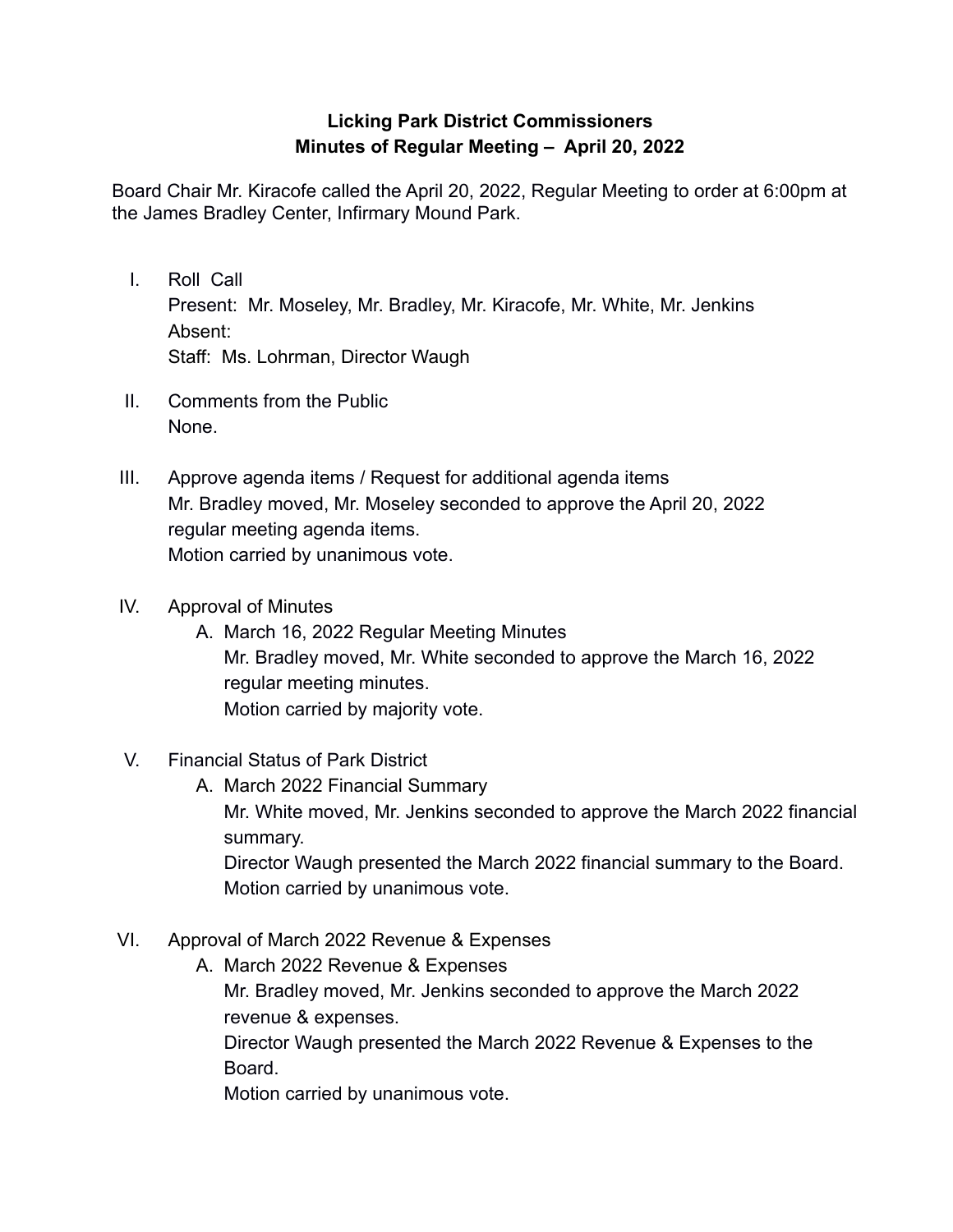## VII. Old Business

A. Newell Trail Update

Director Waugh updated the Board on the status of the Newell Trail construction. Construction will start next week & the estimated completion date is May 15, 2022. A ribbon cutting ceremony will take place on Saturday, June 25th at 10am at Newell & Director Waugh encouraged Board members to attend.

B. Volunteer Appreciation Event 04/22/22

Director Waugh reminded the Board of the Volunteer Appreciation Event taking place at the James Bradley Center on April 22nd. It will be an open house from 5pm to 8pm with Mr. Kiracofe presenting the Volunteer of the Year Award to Jack Long at 6:30pm.

- VIII. New Business Special Item Follow Up
	- A. Approve TJE Lease of Concord Rd Parking Lot Mr. Moseley moved, Mr. White seconded to approve the TJ Evans Lease of Concord Rd parking lot. Director Waugh explained the TJ Evans Foundation owns the property, however the Park District will lease the land from them for 10 years. The TJ Evans Foundation will pay for the parking lot construction. Motion carried by unanimous vote.
	- B. Longwell-Miles Memorial Park update

Director Waugh followed up with the Board on the status of the Longwell-Miles Estate. The estate attorney & Licking County Prosecutor's office are verifying the trustee signatures on documents regarding the release of the property to the Park District. The Park District is waiting on the final determination from the attorneys and the Ohio Attorney General's office to transfer title to the LPD.

C. LCC / LPD Draft Bike Trail Maintenance agreement

Director Waugh has discussed the bike path's major maintenance repairs with the Licking County Commissioners & how vague the previous agreements were. The Commissioners agreed, a new agreement is needed and are willing to put \$93,750/year for 5 years in a bike path repair fund for major repairs. The Park District also agrees to put in \$75,000/year for 5 years. County attorney, Ken Oswalt, suggests the TJE Foundation be included in the new agreement. Director Waugh created a draft agreement for the board to review & revise.

Mr. Bradley distributed revisions to the draft agreement for the Board for review. He stated the Commissioners signed the lease with TJ Evans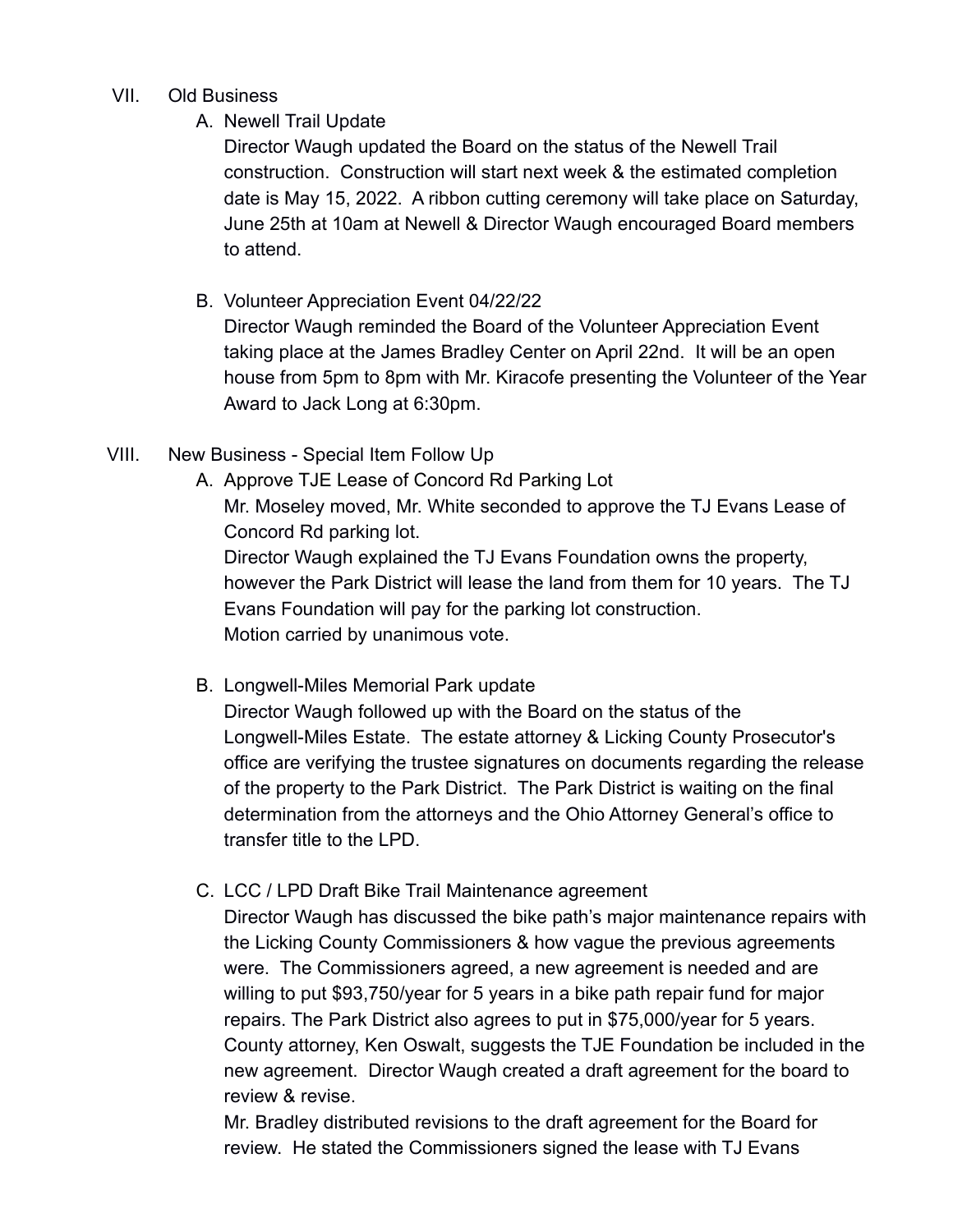Foundation & should be paying for the major repairs, like slips & paving. The Commissioners do not have to go to the public for funding like the Park District therefore Park funds should not be used to pay for things the Commissioners are legally responsible for.

Mr. Kiracofe stated the Park District signed an agreement in 2001 with the Commissioners, agreeing to take care of the primary maintenance of the bike paths, however those primary maintenance duties were not clearly laid out, which is why Director Waugh is working with the Commissioners now to clarify those issues.

Mr. Kiracofe instructed Director Waugh to continue working with the Commissioners & the TJE Foundation and report back to the board.

- D. Riverview Disc Golf Course
	- 1. Authorization to proceed and \$6,000 for initial install Mr. Bradley moved, Mr. White seconded to authorize the Columbus Disc Flyers to install a disc golf course at Riverview Reserve and the park district pay \$6,000 towards construction costs. Director Waugh stated \$6,000 is the amount the Columbus Disc Flyers need to complete the initial install of the disc golf course. Motion failed by majority vote.
	- 2. Authorize cost for law enforcement; 2 month budget cost \$4,600 Mr. Moseley moved, Mr. Bradley seconded to approve spending up to \$4,600 for local law enforcement to resolve the ATV issue at Riverview Reserve.

Director Waugh stated he spoke to the local law enforcement agencies about the ATV use at the park. They will enforce the Parks "No ATV's" policy. The budget amount of \$4,600 may cover more than 2 months of enforcement.

Motion carried by unanimous vote.

Mr. Moseley made a motion to allow Columbus Disc Flyers to proceed with developing the first Tee Box & baskets installation at their own expense. Mr. White seconded the motion. Motion carried by unanimous vote.

E. Municipal Partner Funding Policy Mr. Moseley moved, Mr. Jenkins seconded to approve the Municipal Partner Funding Policy.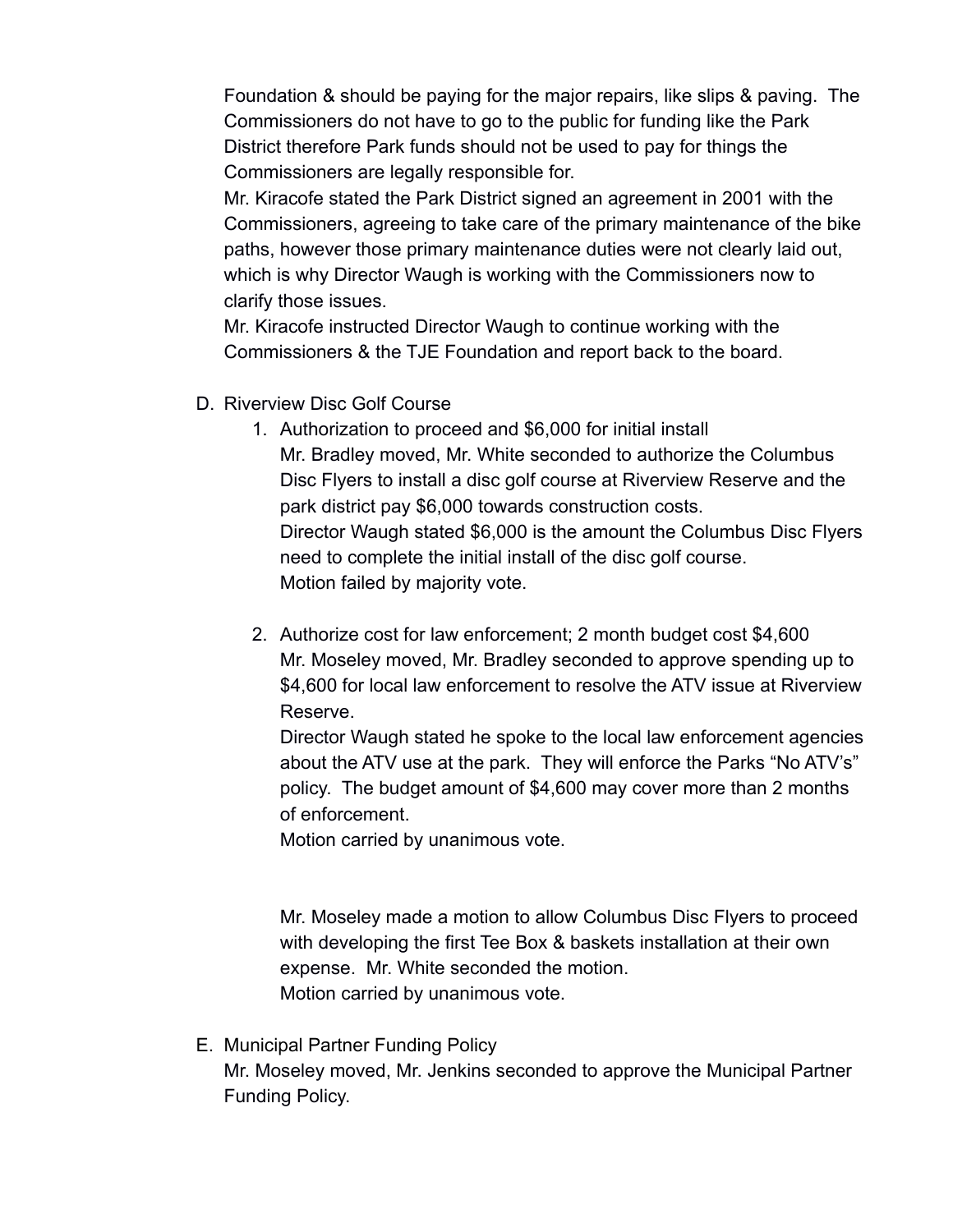Director Waugh made two changes to the policy. The first one being he changed the name to the "Licking Park District-Municipal Partnership Funding Policy".

Mr. Bradley stated he would like to rename it the Licking Park District-Governmental Partnership Funding Policy. He is worried the word "Municipal" limits the use of the funds to cities & places like Gratiot or Homer would not qualify. Director Waugh stated that is not the intention, projects will be considered for those smaller communities. Director Waugh will change the name.

Ms. Lohrman stated that the Board shouldn't limit the Parks presence to just physical objects in a town like playgrounds & slides. They need to consider expanding their programming & education efforts in schools, libraries, senior centers, etc. If the Board is concerned with disenfranchised communities, building things isn't the only answer. Make the Park District a presence in these communities via programming & education.

Mr. Kiracofe stated that is something the Board can look at. Motion carried by unanimous vote.

- F. McClintock property, 40 acres adjacent to Reese Wildlife Sanctuary \$349,900 Director Waugh presented the Board with details of a property for sale adjacent to the Reese Wildlife Sanctuary for \$349,900. The Board is in agreement for Director Waugh to investigate this property further to see how it could benefit the Park District. He is to set an appointment to visit the property.
- G. Budget Update Capital Improvements & 3144 Mr. Bradley moved, Mr. Jenkins seconded to approve appropriating \$155,000 in the Maintenance Reserve fund to complete four projects (bridge repair west of Castle Rd, berming on TJE bike trail, handicap fishing dock and concrete sidewalk to handicap fishing dock) in 2022. Director Waugh explained to the Board that funds are needed from the Maintenance Reserve fund to complete projects for 2022. Mr. Bradley suggested holding off on some projects until funds are available next year. Motion carried by unanimous vote.
- IX. Director's Report w/PPT
	- A. Director's Report

Director Waugh provided the Board a brief overview of additional current projects/topics. His PPT presentation covered the following: Boyd Wilkin wall support, Staddens launch repair, slip repair near eagles nest on TJE trail, bridge replacement west of Castle Rd, skid steer access bridge